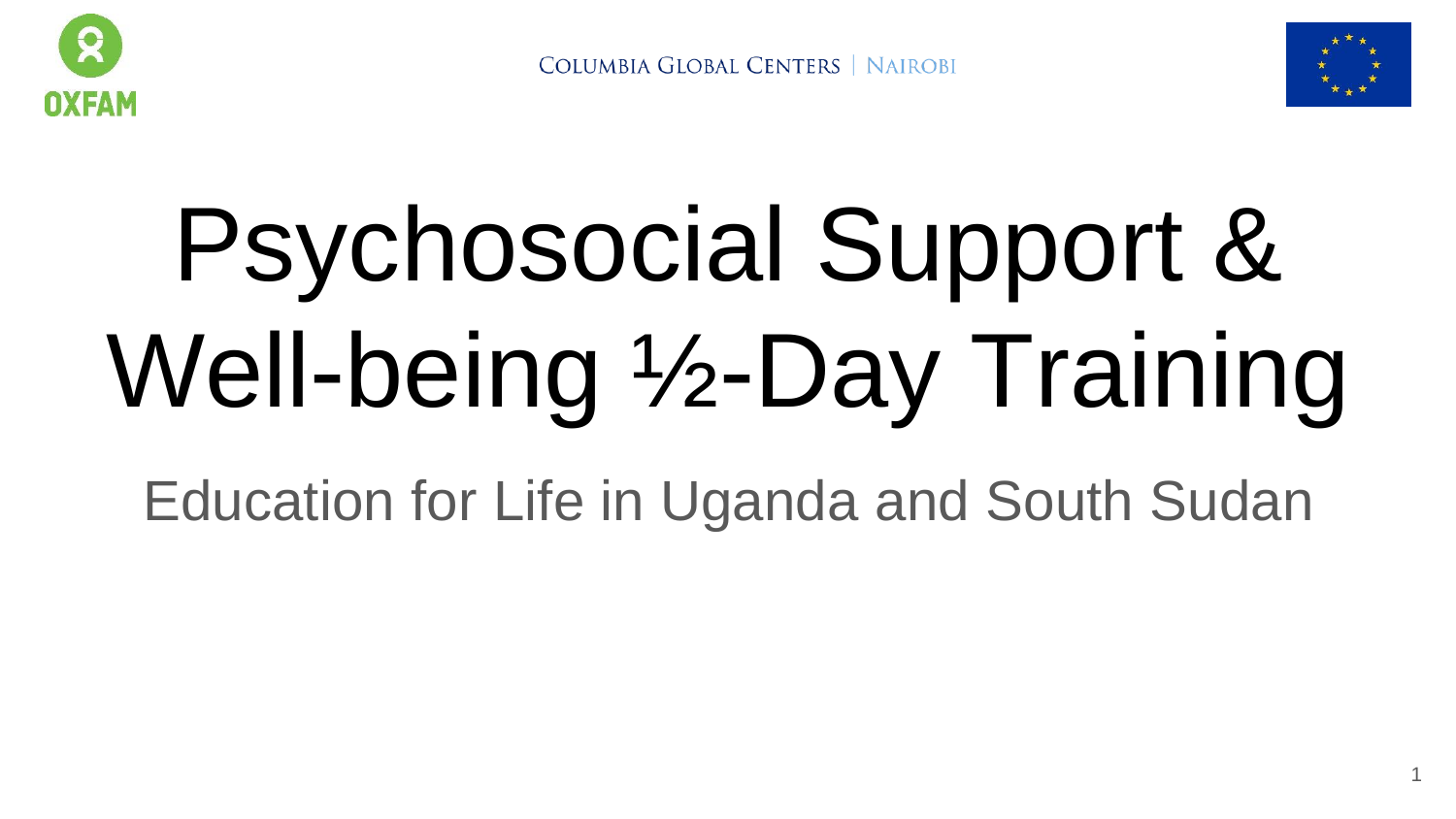

#### COLUMBIA GLOBAL CENTERS | NAIROBI



**Psychosocial Support and Well-being**

**Teacher's Role** 

**and Well-being**

**Child Protection and Well-being**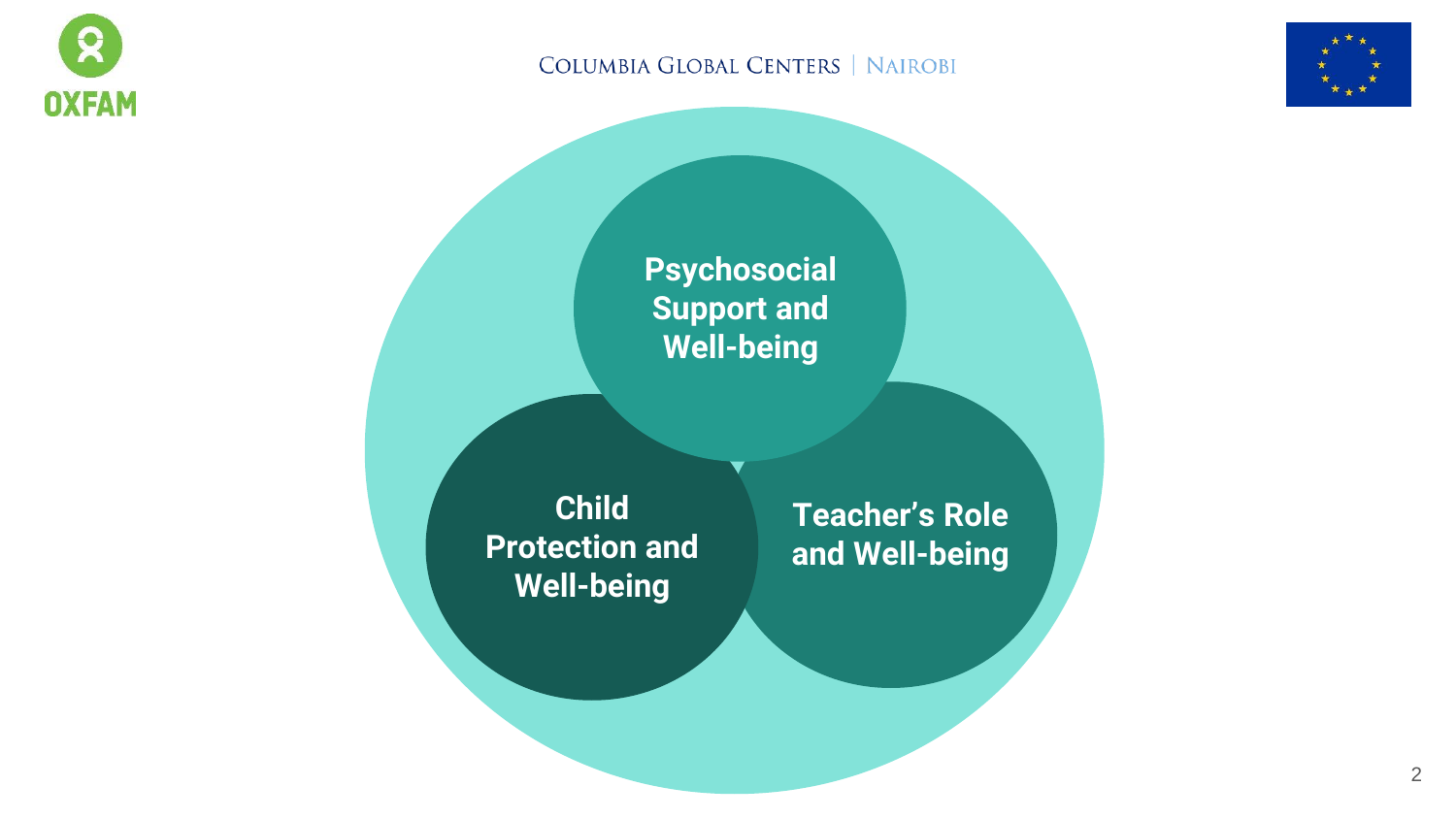



#### **Introduction & Welcome (15 minutes)**

**Session 1:** Well-being & Psychosocial Support (45 min)

- **Reflect:** The Impact of COVID-19 on Our Community (25 min)
- **Learn: Distress, Well-being & Psychosocial Support (20 min)**

**Session 2:** Supporting Teacher Well-being (1 hour)

- **Reflect:** Why Is Teacher Well-being Important? (10 min)
- **Learn & Practice:** Supporting Teacher Well-being (45 min)
- **Plan:** Mini-Action Plan to Promote Teacher Well-being (5 min)

**Session 3: Supporting Learning Well-being (1 hour)** 

- **Reflect:** Recognizing Signs of Distress in Learners (25 min)
- **Learn & Practice: PSS Strategies to Support Learner Well**being (30 min)
- **Plan:** Mini-Action Plan to Promote Learner Well-being (5 min)

**Concluding Reflection (15 minutes)**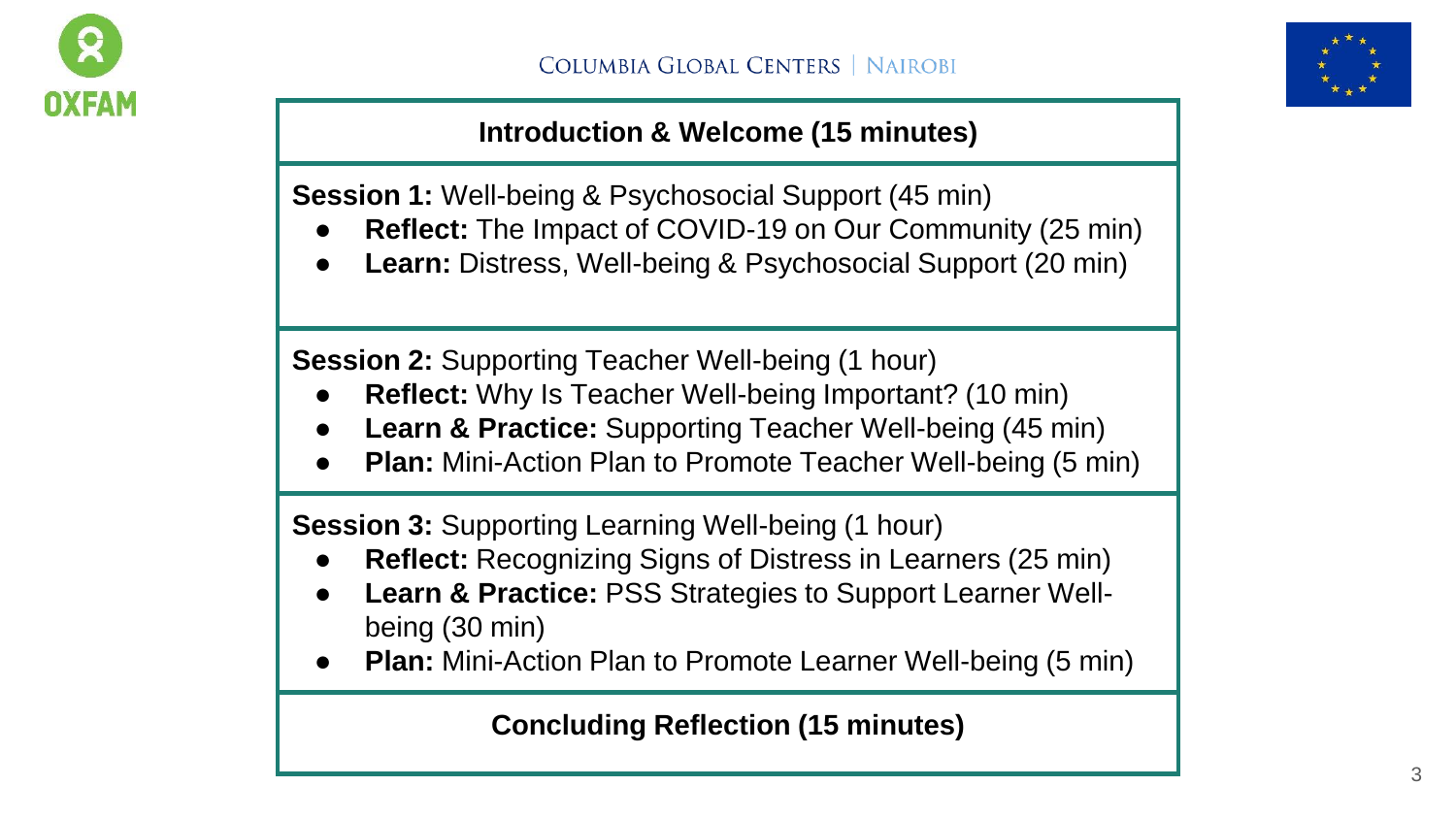



# Training Objectives

By the end of the training, teachers will be able to:

- Explain key definitions and concepts of PSS and well-being in light of the COVID-19 pandemic.
- Recognize the impact of the COVID-19 pandemic on their own well-being as well as that of the learners.
- Identify strategies to manage their stress and support their own well-being in light of the COVID-19 pandemic.
- Identify PSS strategies to support learners' well-being and continued learning in light of the COVID-19 pandemic.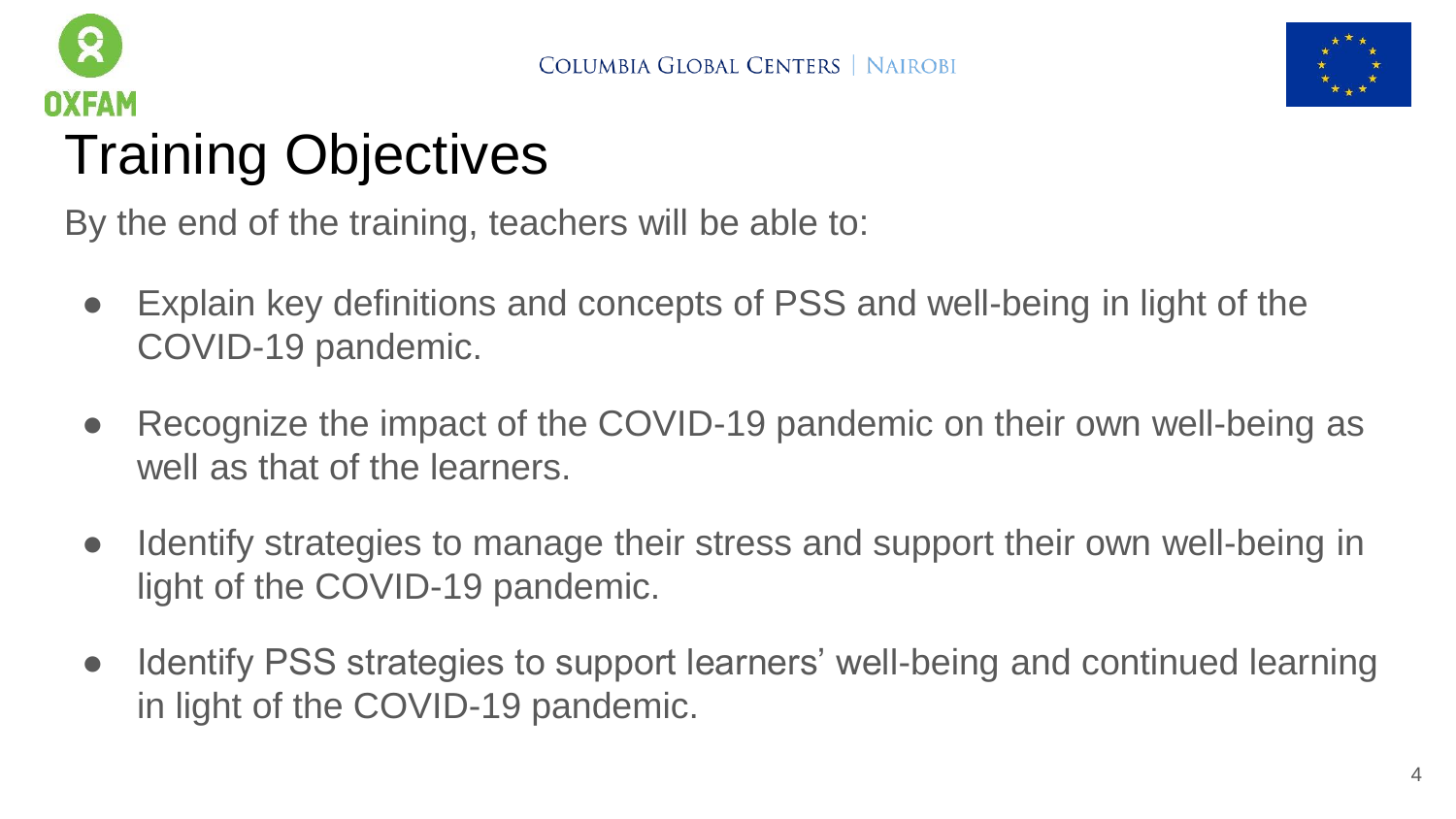



## Session 1: Supporting Teacher Well-being **Objectives**

By the end of this session, you will be able to:

- Explain the impact of COVID-19 on the well-being of teachers, learners, and the community.
- Define key terms related to psychosocial support and well-being and examine how they are related.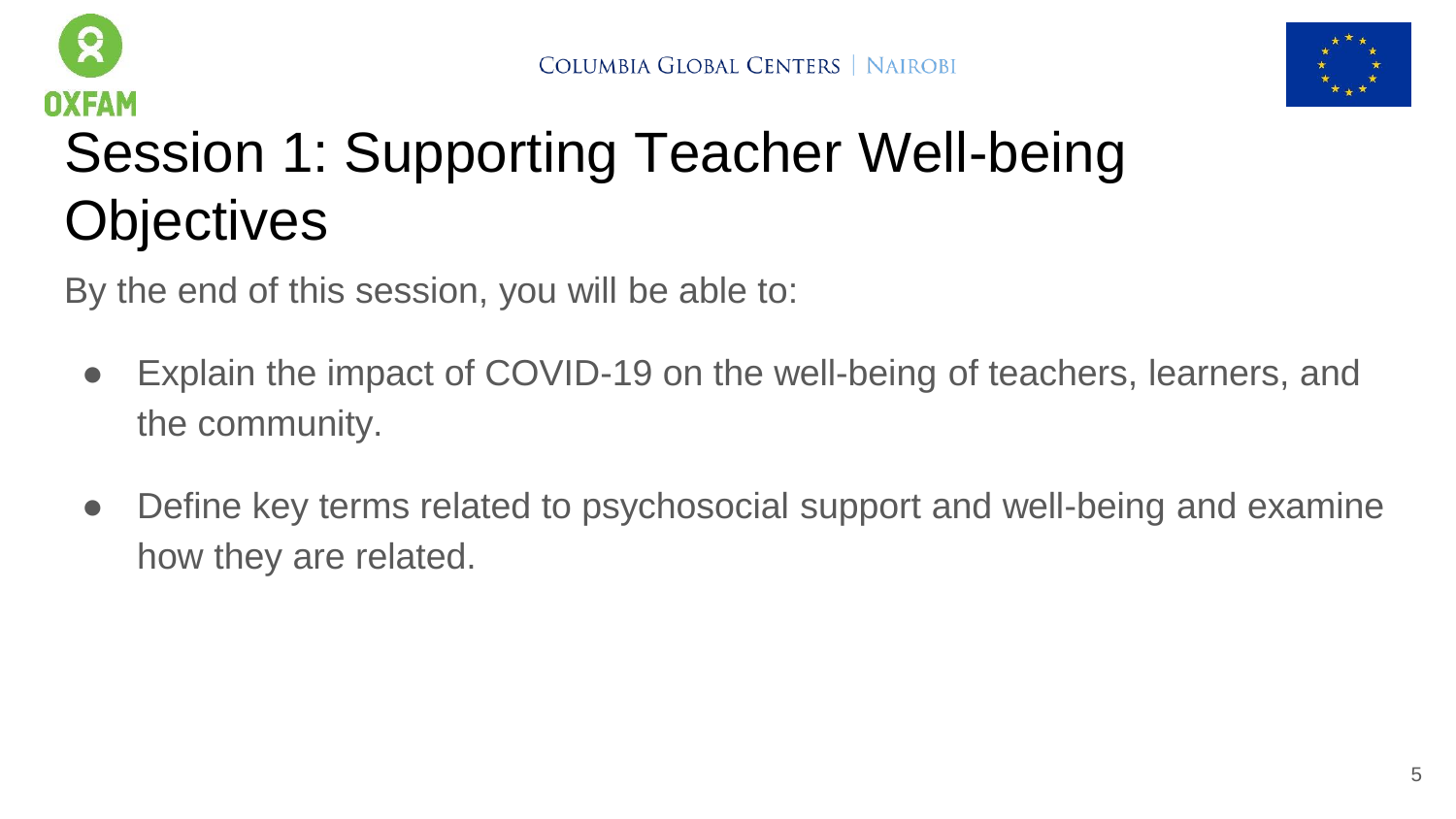



## Global Impact of COVID-19 on Education

- **146** country-wide school closures
- More than **1 billion** learners have been affected
- Approximately **63 million** primary and secondary school teachers have been affected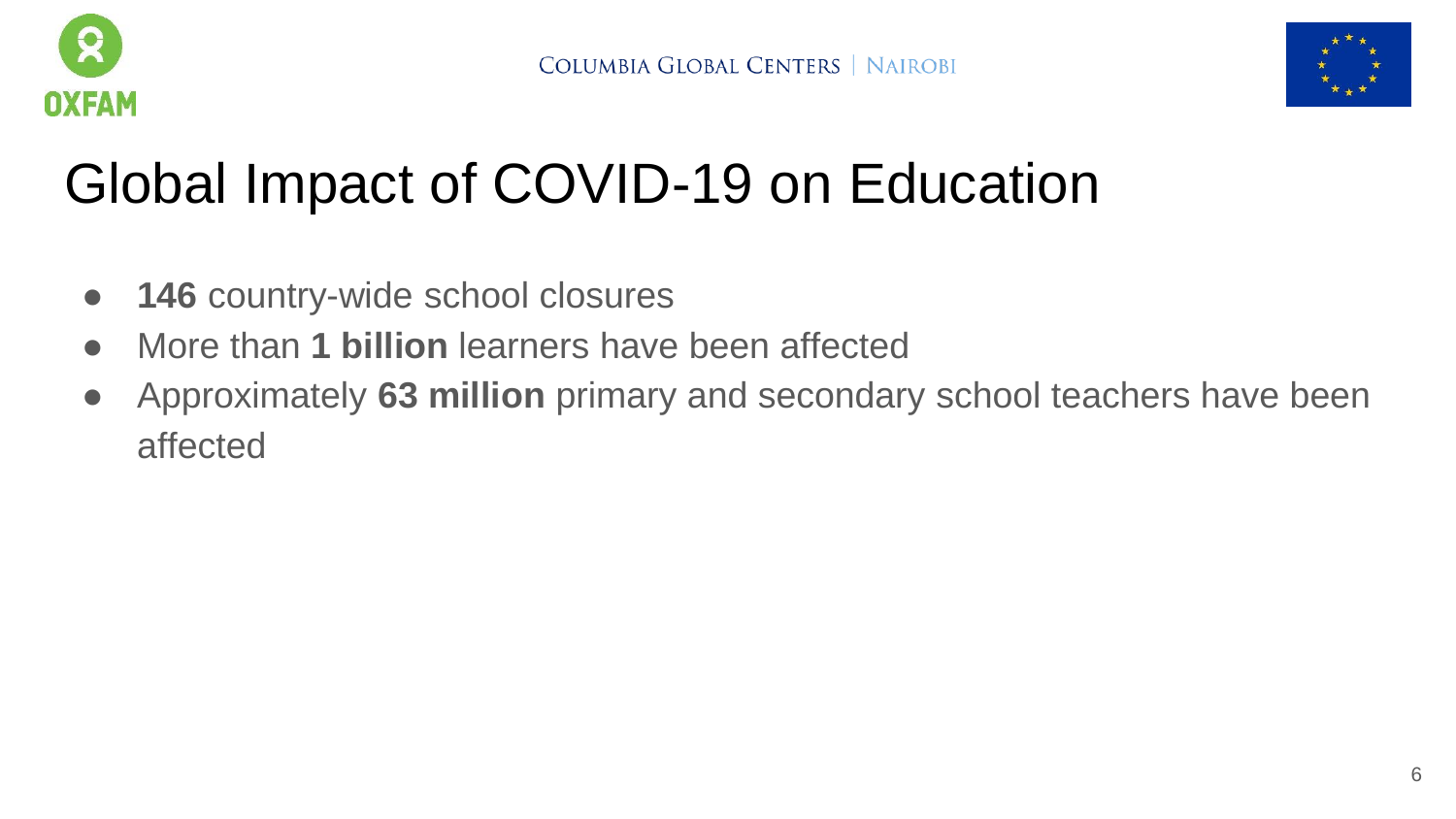



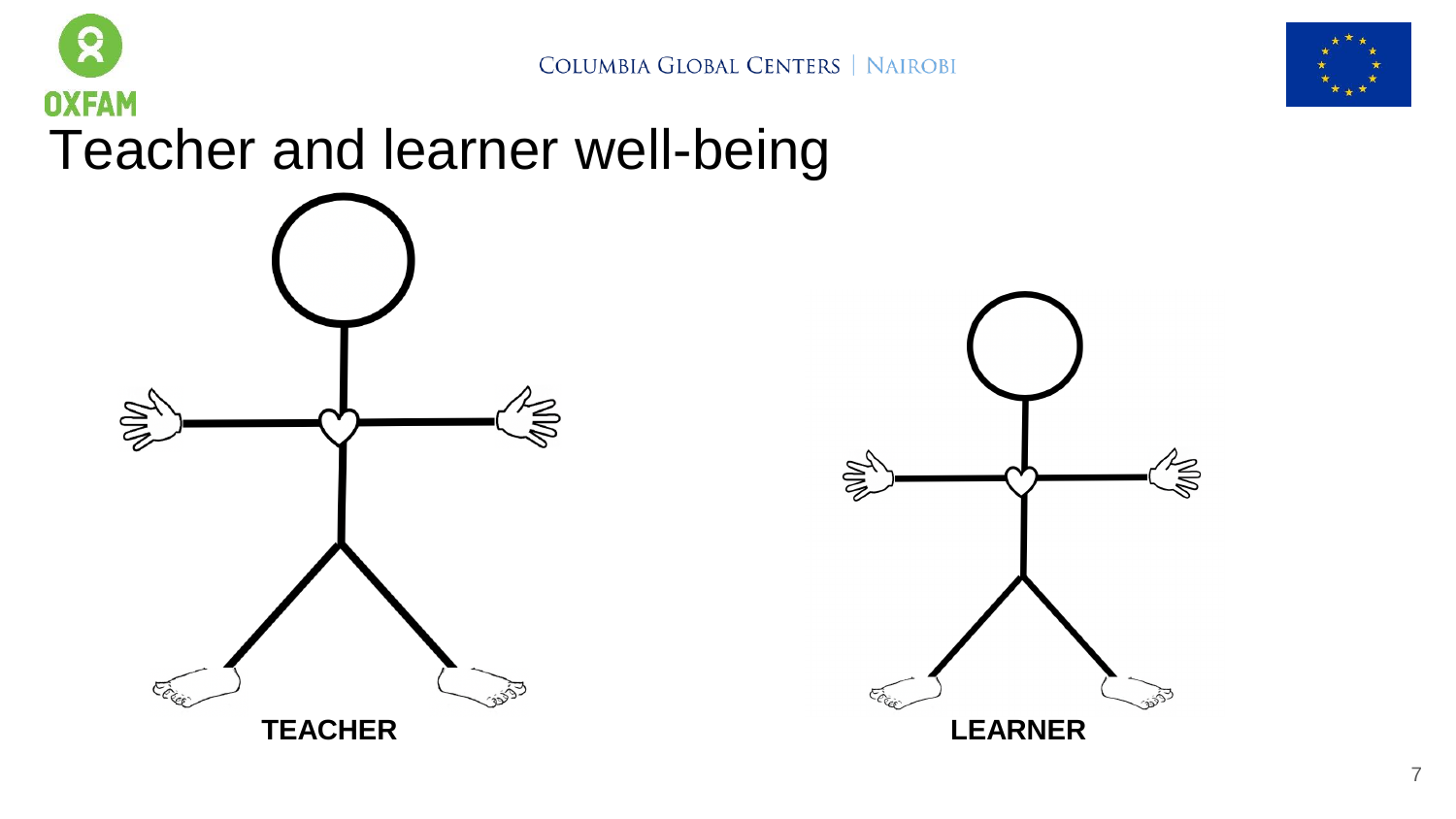



**Child Protection:** Freedom from all forms of abuse, exploitation, neglect, and violence, including bullying; sexual exploitation; violence from peers, teachers, or other educational personnel; natural hazards; arms and ammunition; landmines and unexploded ordnance; armed personnel; crossfire locations; political and military threats; and recruitment into armed forces or armed groups.

**Distress:** State of being upset, anxious, or in sorrow or pain. It can occur in response to difficult living conditions such as poverty or exposure to threats to one's security or well-being.

**Signs of stress:** Physical, emotional, or cognitive reactions to stress. Physical reactions might include feeling tired or frequent headaches. Emotional reactions might include getting angry or sad more easily. Cognitive reactions might include having difficulty concentrating and increased forgetfulness.

**Well-being:** A condition of holistic health and the process of achieving this condition. It refers to physical, emotional, social, and cognitive health. Well-being includes what is good for a person: participating in a meaningful social role; feeling happy and hopeful; living according to good values, as locally defined; having positive social relations and a supportive environment; coping with challenges through the use of positive life skills; and having security, protection and access to quality services (TiCC, 2016).

**Psychosocial support (PSS):** The process and actions that aim to address and reduce stress. PSS promotes holistic wellbeing of a person in their social world and can facilitate hope and the ability to overcome adversity for individuals, families and communities. 8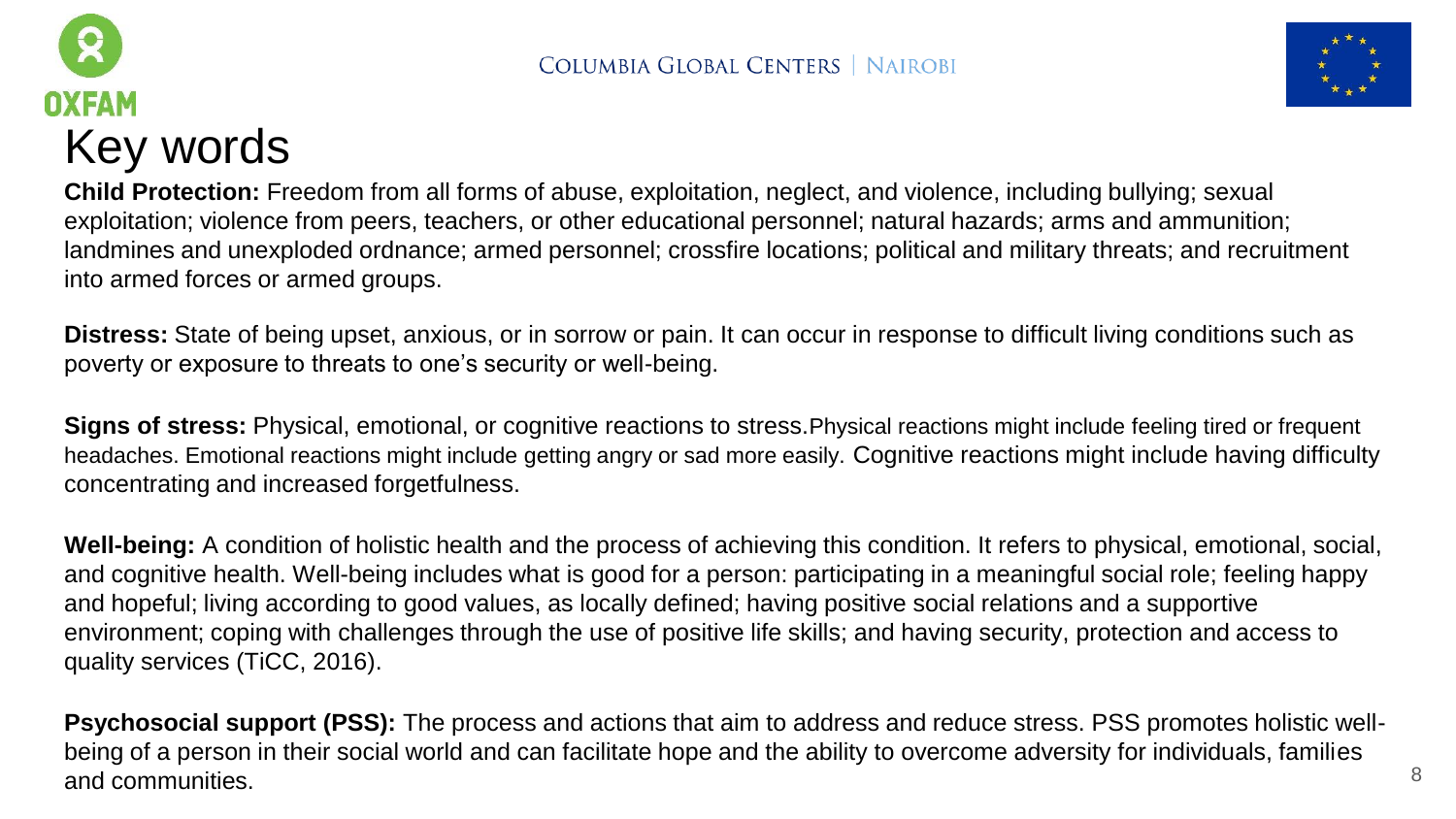



### Session 2 Objectives

By the end of this session, you will be able to:

- Explain the relationship between teacher well-being and learner well-being.
- Identify signs of stress as well as strategies to manage stress and support well-being. For cases that need specialized support, teachers will know the MH-PSS referral mechanisms.